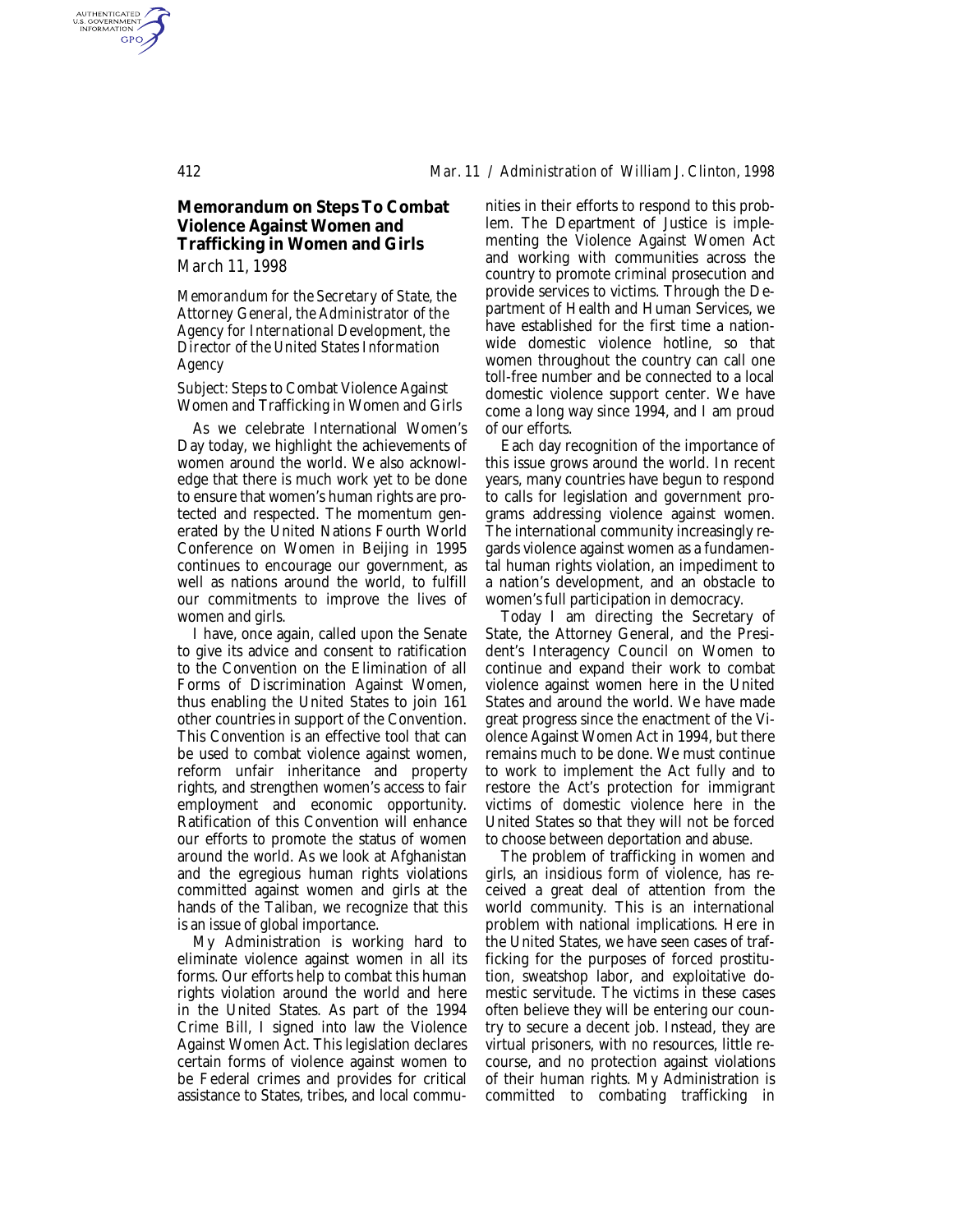women and girls with a focus on the areas of prevention, victim assistance and protection, and enforcement. Our work on this issue has been enhanced by a strong partnership with nongovernmental groups and the U.S. Congress.

I am also directing the Secretary of State, the Attorney General, and the President's Interagency Council on Women to increase national and international awareness about trafficking in women and girls. I want to ensure that young women and girls are educated about this problem so that they will not fall prey to traffickers' tactics of coercion, violence, fraud, and deceit.

I also want to provide protection to victims. And finally, I want to enhance the capacity of law enforcement worldwide to prevent women and girls from being trafficked and ensure that traffickers are punished.

Therefore, I direct:

I. The Secretary of State, in coordination with the Administrator of the Agency for International Development, to strengthen and expand our efforts to combat violence against women in all its forms around the world. These efforts should be responsive to government and nongovernment requests for partnerships, expert guidance, and technical assistance to address this human rights violation.

II. The President's Interagency Council on Women to coordinate the United States Government response on trafficking in women and girls, in consultation with nongovernmental groups.

III. The Attorney General to examine current treatment of victims of trafficking including to determine ways to insure: the provision of services for victims and witnesses in settings that secure their safety; precautions for the safe return of victims and witnesses to their originating countries; witness cooperation in criminal trials against traffickers; and consideration of temporary and/or permanent legal status for victims and witnesses of trafficking who lack legal status.

IV. The Attorney General to review existing U.S. criminal laws and their current use to determine if they are adequate to prevent and deter trafficking in women and girls, to recommend any appropriate legal changes to ensure that trafficking is criminalized and that the consequences of trafficking are significant, and to review current prosecution efforts against traffickers in order to identify additional intelligence sources, evidentiary needs and resource capabilities.

V. The Secretary of State to use our diplomatic presence around the world to work with source, transit, and destination countries to develop strategies for protecting and assisting victims of trafficking and to expand and enhance anti-fraud training to stop the international trafficking of women and girls.

VI. The Secretary of State to coordinate an intergovernmental response to the Government of Ukraine's request to jointly develop and implement a comprehensive strategy to combat trafficking in women and girls from and to Ukraine. The U.S.-Ukraine cooperation will serve as a model for a multidisciplinary approach to combat trafficking that can be expanded to other countries.

VII. The Secretary of State, in coordination with the Attorney General, to expand and strengthen assistance to the international community in developing and enacting legislation to combat trafficking in women and girls, to provide assistance to victims of trafficking, and to continue to expand efforts to train legal and law enforcement personnel worldwide.

VIII. The Secretary of State and the Director of the United States Information Agency to expand public awareness campaigns targeted to warn potential victims of the methods used by traffickers.

IX. The President's Interagency Council on Women to convene a gathering of government and nongovernment representatives from source, transit, and destination countries and representatives from international organizations to call attention to the issue of trafficking in women and girls and to develop strategies for combating this fundamental human rights violation.

### **William J. Clinton**